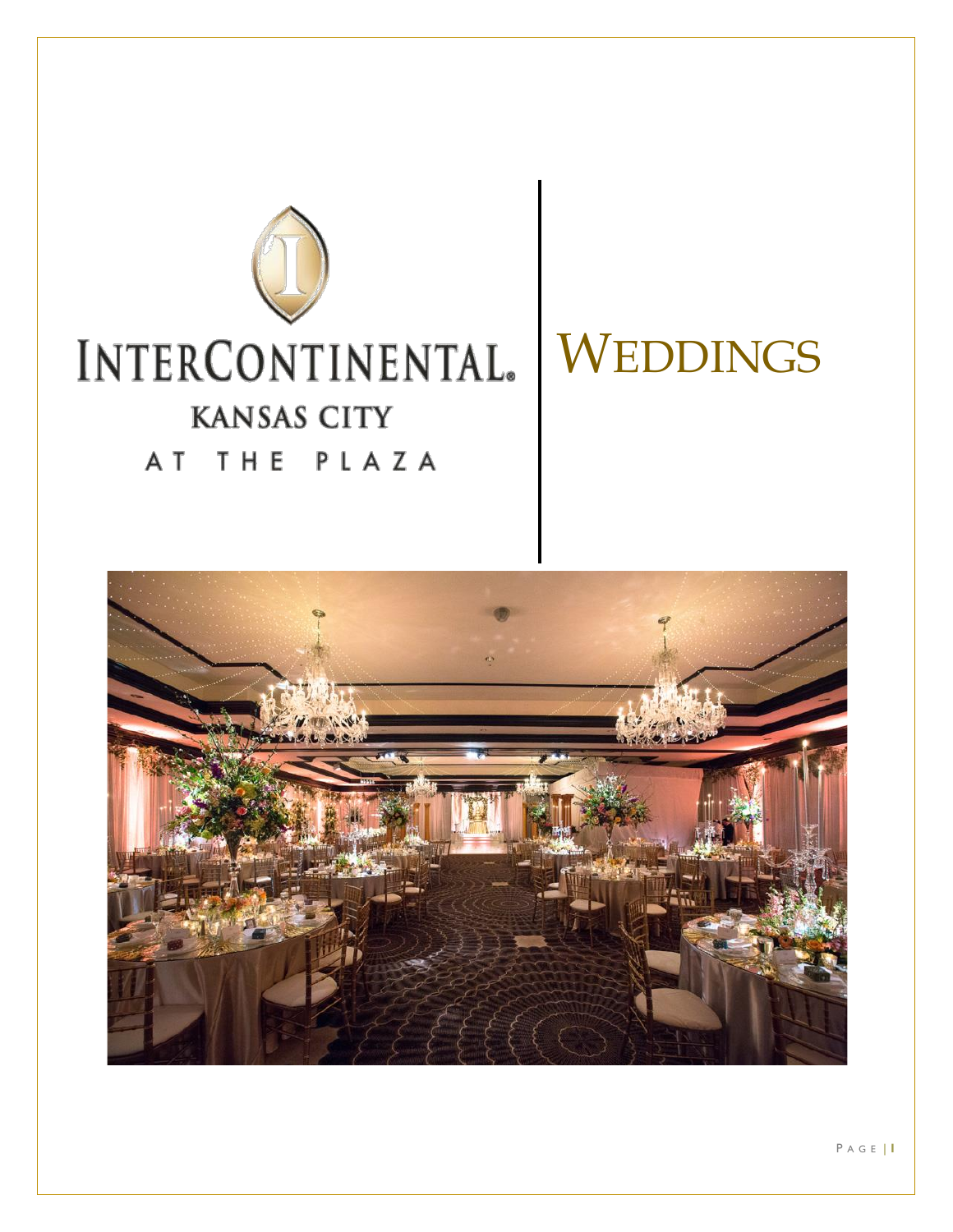# $\sim$  All Inclusive InterContinental Package  $\sim$  With minimum of 150 attendees

### *With Our Compliments*:

Dressing Room on the Day of Event Guestroom for Bride & Groom on Wedding Night Guestroom Upgrades for Parents at Group Rate Guestroom Block with Preferred Rates Event Self-Parking for All Your Guests Menu Tasting for Up to Four Guests





# *All Standard Event Set-Up*:

Tables and Chairs Hotel Floor Length Linens Full China, Glass and Silver Service Staging for Band/DJ Wood Parquet Dance Floor Draped & Skirted Tables as Required for Gifts, Escort Cards, Etc. VIP Tuscan Head Table Set-Up for Bridal Party

*On Your Special Day:*

One-Hour Butler Passed Hors D' Oeuvres with White Glove Service Four-Hour Deluxe Brand Unlimited Bar Service Complimentary Champagne Toast for Bridal Party Cake Cutting Service and Painted Plate (Client Provides Wedding Cake)



The InterContinental Hotel Kansas City At the Plaza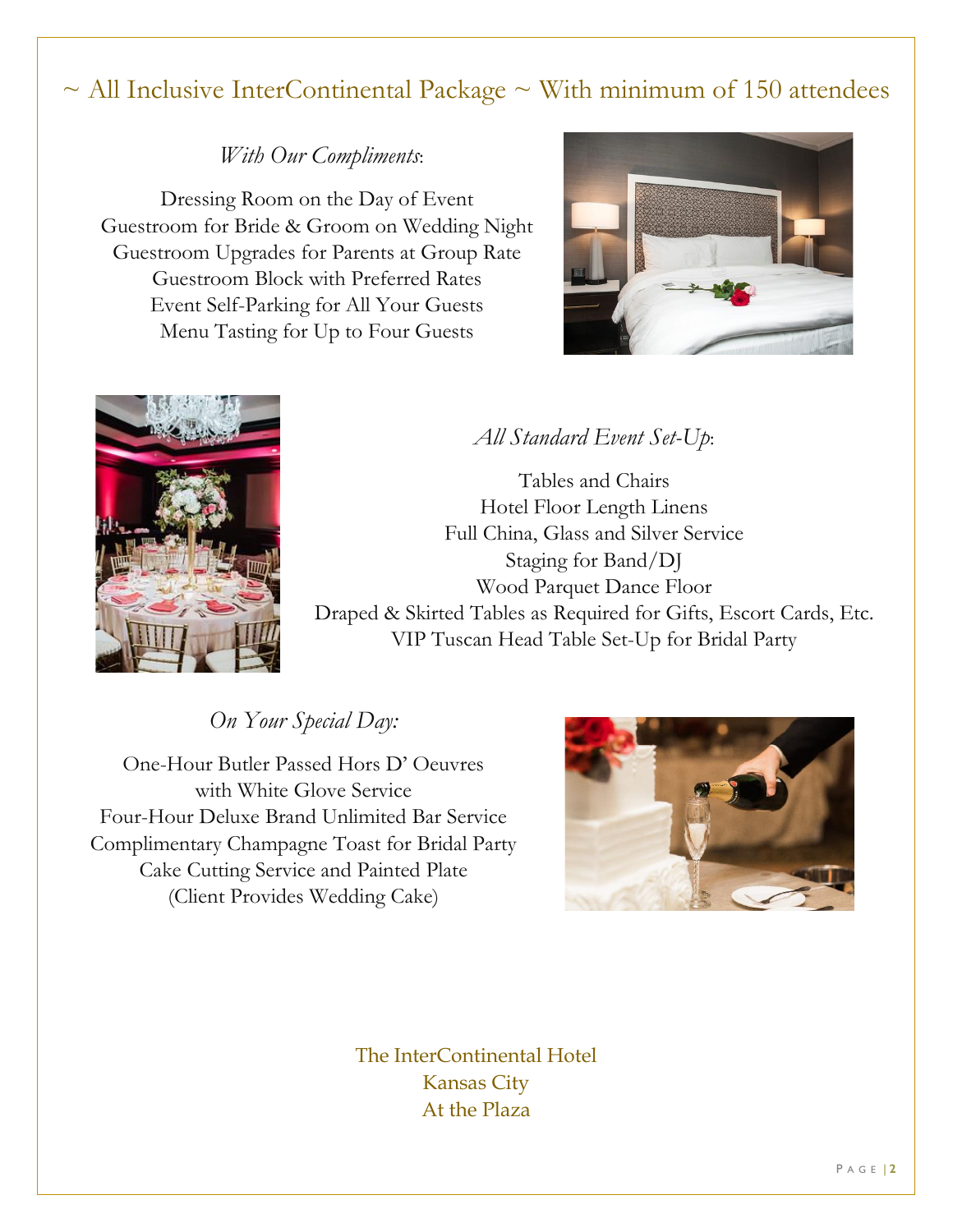# $\sim$  Wedding Hors D' Oeuvre Selections  $\sim$

# Cold

Heirloom Cherry Tomato, Mozzarella, Basil en Brochette Artisan Cheese on Brioche, Fig Mostarda Skewered Greek Salad, Oregano Lemon Drizzle Tomato and Serrano Ham on an Olive Oil Crostini Bresaola Wrapped Baby Pear, Arugula, Parmesan Salmon Rillette on Crostini with Caper Berries

# Hot

Traditional Spanakopita Triangles Baked Brie and Walnut Tartlet, Apricot Jam Mushroom and Caramelized Onion Strudel, Chipotle Aioli Fig and Blue Cheese Tartlet, Balsamic Jus Artichoke and Parmesan Risotto Cake Micro Zucchini, Mushroom, Peppadew Pizza Tandoori Roasted Chicken Skewer, Tzatziki Sauce Chicken Empanada, Avocado Crema Pulled Pork Spring Roll, Soya Glaze Chicago-Style Miniature Hamburger, Aged Cheddar, Horseradish Mustard Sauce Chorizo Sausage, Stuffed Mushroom, Parmesan Gratine Spicy Sausage en Croute, Grainy Mustard Sauce Pork Gyoza with Smoked Tomato Sesame Sauce

> Butler passed on Silver Trays Based on three pieces per person  $\sim$  select up to four items VIP Selection Available



The InterContinental Hotel Kansas City At the Plaza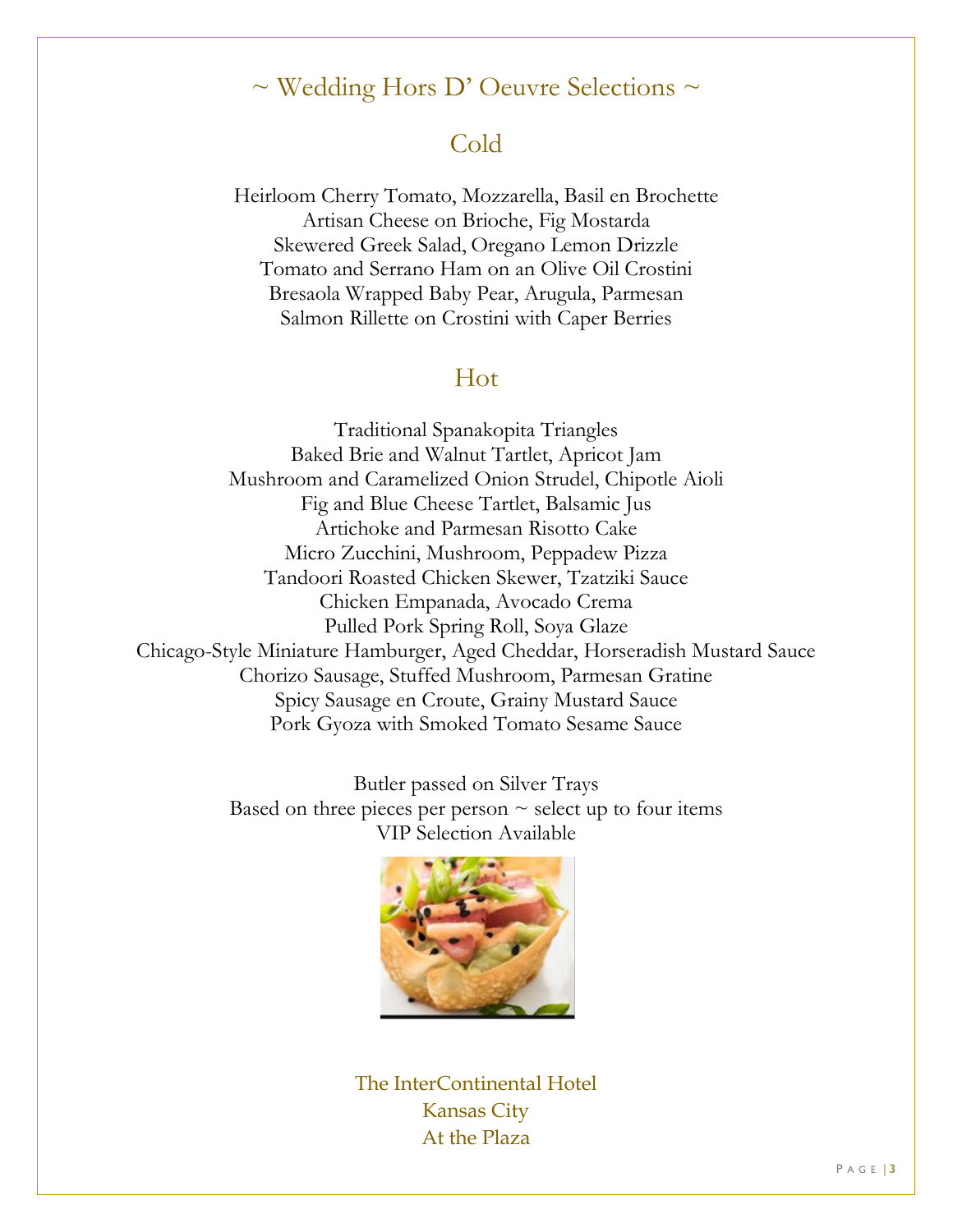# $\sim$  Wedding Dinner Selections  $\sim$

*Dinner service includes assorted artisan rolls and butter, seasonal fresh market vegetables, freshly brewed coffee, decaffeinated coffee, herbal tea, ice water, and iced tea (there is a two course minimum for a la carte dinner)* 

# Starters

California Iceberg Wedge, Local Heirloom Tomatoes, Farm House Bacon, Shredded Jack Cheese, Green Goddess Dressing

> Caesar Cardini Salad, Hearts of Romaine, Roasted Garlic Croutons, Traditional Caesar Dressing

Baby Kale Salad, Roasted Pears, Goat Cheese, Cranberries, Sunflower Seeds, Balsamic Vinaigrette

Wild Baby Greens, Tart Apple Sticks, Pear Tomatoes, Sweet & Spicy Pecans, Riesling Vinaigrette

Lollo Rosso, Watercress, Radicchio, Boston Leaves, Dried Cherries, French Brie, Champagne Vinaigrette

Light Asparagus Cream, Truffle Oil, Asiago Crostini

Lobster Bisque, XO Cognac, Smoked Paprika Twist

Blue Crab and Bourbon Chowder

Goat Cheese and Wild Mushroom Tart, Baby Frisee, Chive Truffle Oil







The InterContinental Hotel Kansas City At the Plaza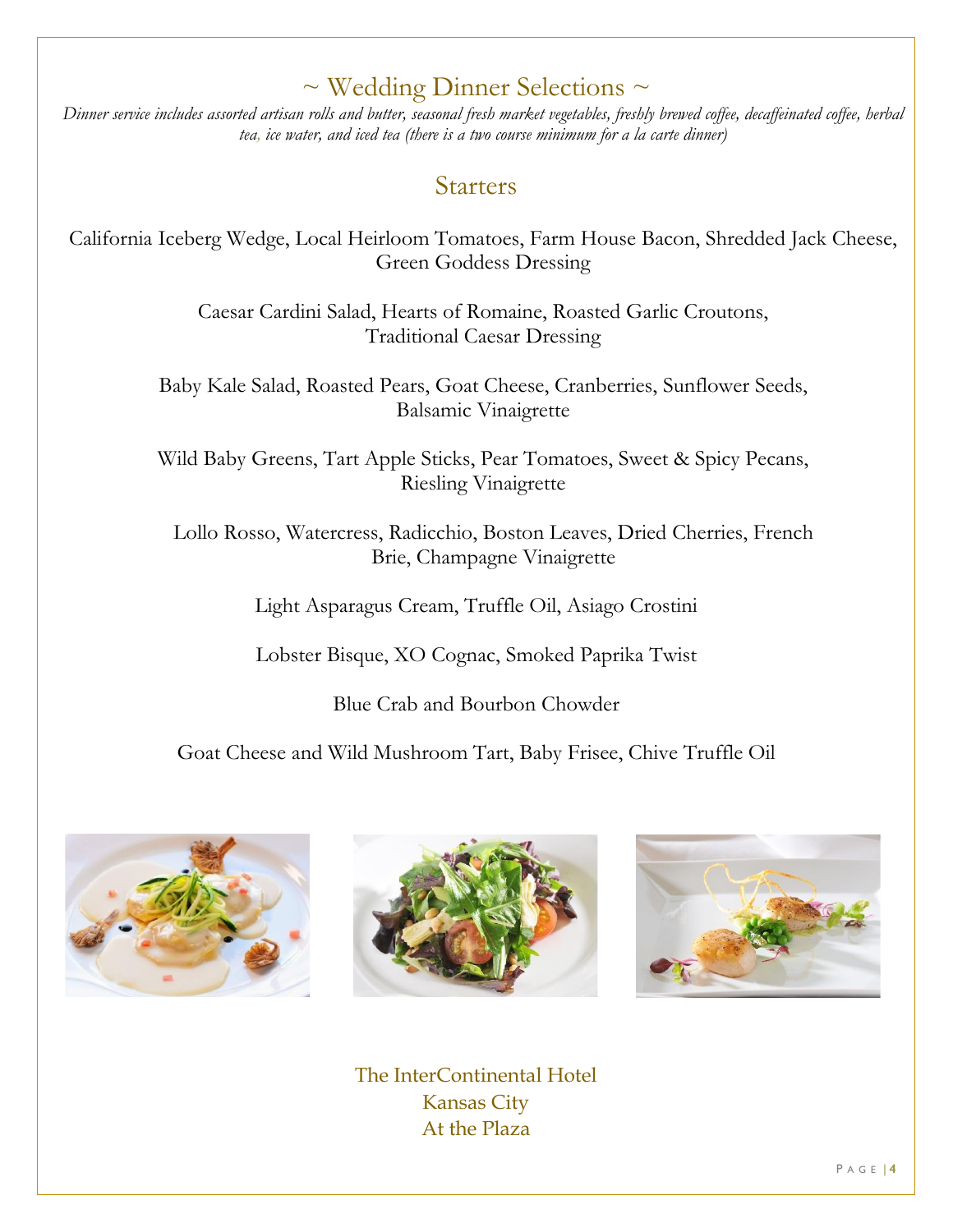# $\sim$  Main Courses  $\sim$

*Dinner service includes assorted artisan rolls and butter, seasonal fresh market vegetables, freshly brewed coffee, decaffeinated coffee, herbal tea, ice water, and iced tea (there is a two course minimum for a la carte dinner)* 

> Balsamic Chicken Breast, Madeira Cream and Wild Mushroom Ragout Butternut Squash Risotto

Ricotta Stuffed Ravioli, Julienne Zucchini and Summer Squash, Sun Dried Tomato Cream

Seared Breast of Chicken, Stuffed with Prosciutto, Fontina, and Fresh Sage, Marsala Demi Cream Roasted Garlic Polenta

Roasted Root Vegetable and Forest Mushroom Risotto, Local Herbs and Pecorino Romano

Vegetable Napoleon, Roasted Vegetable Stack, Herb Polenta Cake, Piquillo Pepper Coulis

Charred Campo Lindo Chicken Breast, Beef Steak Tomatoes, Local Cilantro and Bel Passe Cheese, Chianti Jus Cavatappi with Five Cheese Crema

> Dark Dashi Glazed Bone-In Pork Chop, Apple Mustard Sauce Confit Fingerling Potatoes

Wild Caught Salmon Fillet, Kosher Salt and Cracked Pepper, Riesling Beurre Blanc, Fried Leeks Black Truffle and Chive Oil Risotto

> Beef Short Rib Glazed with 80 Acre Jam, Pickled Red Onion Creamy Spätzle

Jumbo Lump Crab Cake, Corn and Mustard Veloute Bourbon Butter Sweet Potato Hash

Kansas City Strip Steak, Local Herb Butter, Local Bourbon Demi Yukon and White Cheddar Gratine

Cracked Peppercorn Beef Tenderloin, Cremini and Arugula Confit, Borolo Demi Yukon Mash

Pan Roasted Halibut, Confit of Artichokes and Spinach, Lemon and Lime Butter Sauce Mashed Idaho Potatoes

> Veal Oscar, Jumbo Lump Crab, Béarnaise Sauce Chanterelle and Chive Risotto

Seared Sea Bass, Carrot and Vanilla Puree Togarashi Braised Potatoes 'Market Price'

> The InterContinental Hotel Kansas City At the Plaza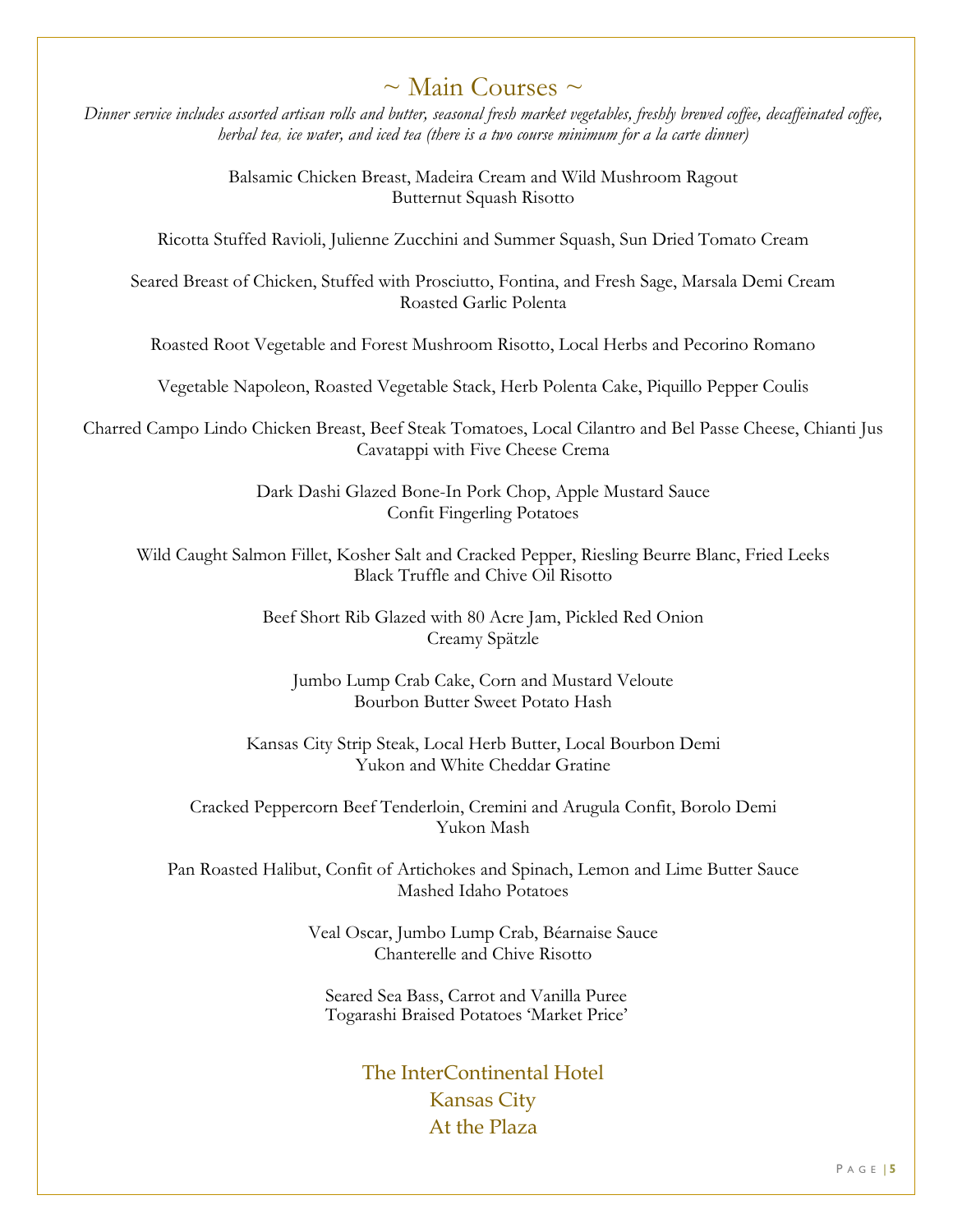# $\sim$  Duets  $\sim$

*Our beef tenderloin charred and presented with chef's sauce and garnish paired with your choice of the following:*

Seared Breast of Chicken Stuffed with Prosciutto, Fontina, and Local Sage, Marsala Cream Roasted Garlic Polenta

> Charred Campo Lindo Chicken Breast, Beef Steak Tomatoes, Local Cilantro and Bel Passe Cheese, Chianti Jus Cavatappi with Five Cheese Crema

Wild Caught Salmon Fillet, Kosher Salt & Cracked Pepper, Riesling Beurre Blanc, Fried Leeks Black Truffle and Chive Oil Risotto

> Jumbo Lump Crab Cake, Corn and Mustard Veloute Bourbon Butter Sweet Potato Hash

Blackened Tiger Shrimp, Champagne Butter Sauce White Cheddar Grits

Pan Roasted Halibut, Lemon & Lime Butter Sauce, Artichoke and Spinach Confit Mashed Idaho Potatoes

> Seared Sea Bass, Carrot and Vanilla Puree Togarashi Braised Potatoes 'Market Price'







The InterContinental Hotel Kansas City At the Plaza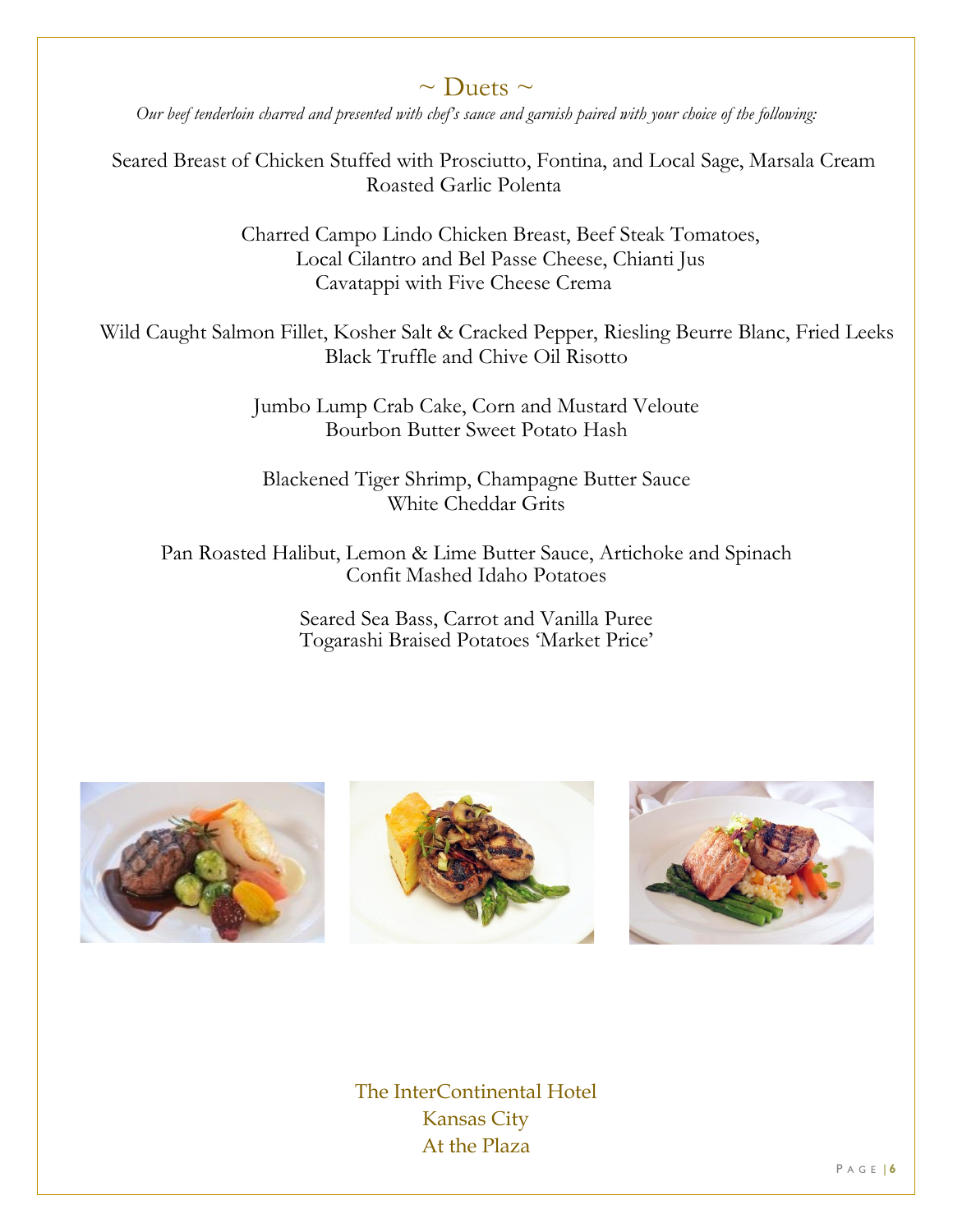### $\sim$  Bar, A La Carte – Hosted per beverage  $\sim$

*(Appropriate mixers included)*

#### Premium Brands

Grey Goose Vodka, Tom's Town Eli's Strongarm Vodka, Glenlivet 12 Scotch, Hendricks Gin, Crown Royal Whiskey, Knob Creek Small Batch Bourbon, Flor de Cana Rum, Patron Silver Tequila

#### Premium Brand Wines

Kim Crawford Sauvignon Blanc, Kendall Jackson Vintner's Reserve Chardonnay, Rodney Strong Cabernet Sauvignon, Line 39 Pinot Noir, Simi Rose

#### Deluxe Brands

Absolut Vodka, S.D. Strong Vodka, Dewars Scotch, Bombay Sapphire Gin, Jim Beam Bourbon, Jack Daniel's Whiskey, Bacardi Silver Rum, Sauza Blue Tequila

#### Deluxe Brand Wines

Robert Mondavi Woodbridge Chardonnay, Robert Mondavi Woodbridge Cabernet Sauvignon, Robert Mondavi Woodbridge Merlot, Robert Mondavi Woodbridge Pinot Grigio, Robert Mondavi Woodbridge Moscato

> Imported/Specialty Beer Stella Artois, Corona, Boulevard Pale Ale, Boulevard Wheat

> > Domestic Beer Michelob Ultra, Miller Lite, Bud Light

Soft Drinks/Mineral Water Assorted Soft Drinks, Perrier Sparkling Water, Dasani Purified Water

Red Bull/Sugar Free Red Bull

#### A La Carte Hosted Additions per beverage

Cordial Bailey's Irish Cream, Kahlúa, Frangelico, Tia Maria, Disaronno Amaretto

> Cognac Courvoisier V.S.

Port Taylor Fladgate 20-Year Tawny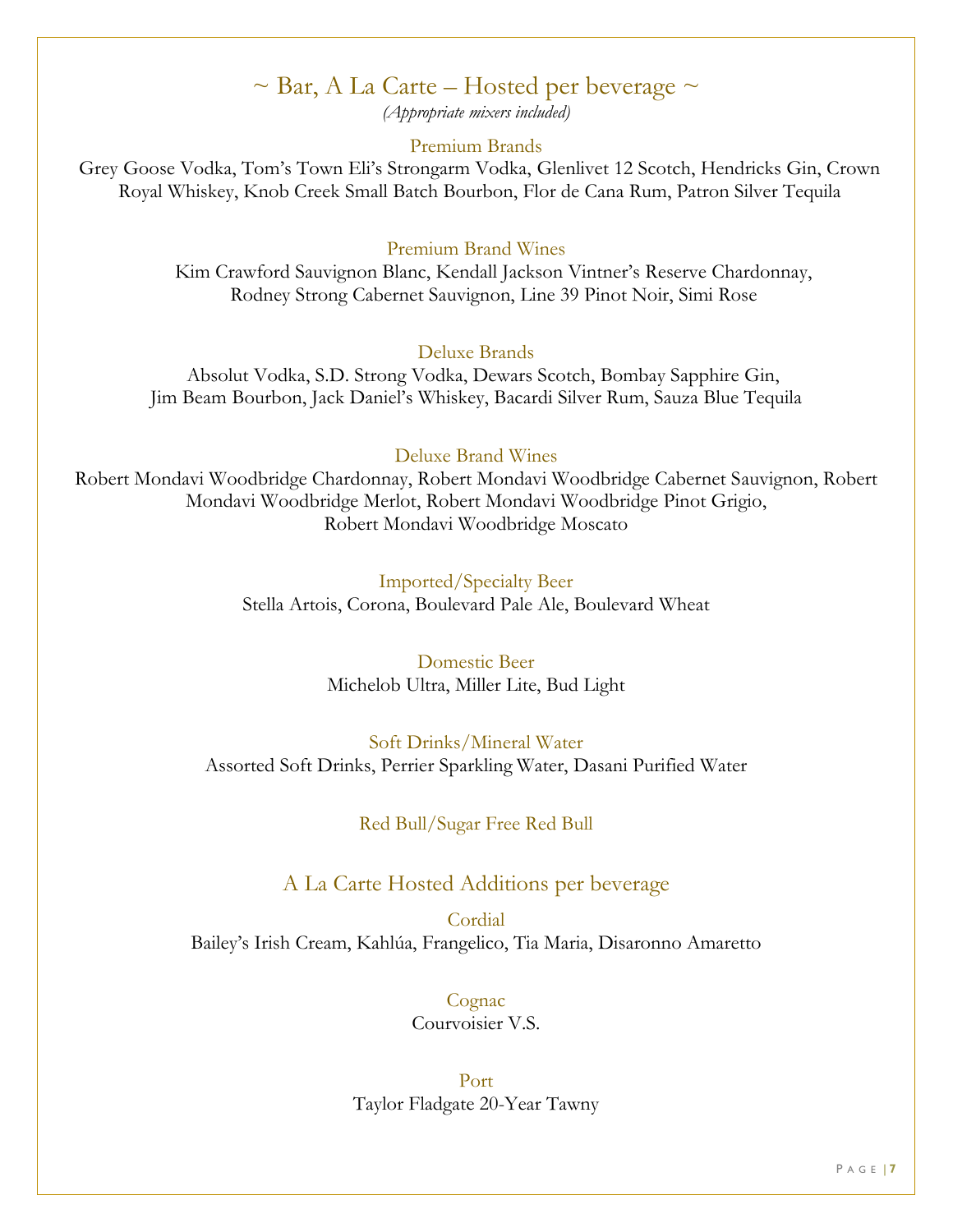# $\sim$  Bar, Package – Hosted per person  $\sim$

*(Appropriate mixers included)*

#### Premium

Grey Goose Vodka, Tom's Town Eli's Strongarm Vodka, Glenlivet 12 Scotch, Hendricks Gin, Crown Royal Whiskey, Knob Creek Small Batch Bourbon, Flor de Cana Rum, Patron Silver Tequila Wine: Kim Crawford Sauvignon Blanc, Kendall Jackson Vintner's Reserve Chardonnay, Rodney Strong Cabernet Sauvignon, Line 39 Pinot Noir, Simi Rose Imported/Specialty Beer: Stella Artois, Corona, Boulevard Pale Ale, Boulevard Wheat Domestic Beer: Michelob Ultra, Miller Lite, Bud Light Soft Drinks/Mineral Water: Assorted Soft Drinks, Perrier Sparkling Water, Dasani Purified Water

#### Deluxe

Absolut Vodka, S.D. Strong Vodka, Dewars Scotch, Bombay Sapphire Gin, Jim Beam Bourbon, Jack Daniel's Whiskey, Bacardi Silver Rum, Sauza Blue Tequila Wine: Robert Mondavi Woodbridge Chardonnay, Robert Mondavi Woodbridge Cabernet Sauvignon, Robert Mondavi Woodbridge Merlot, Robert Mondavi Woodbridge Pinot Grigio, Robert Mondavi Woodbridge Moscato Imported/Specialty Beer: Stella Artois, Corona, Boulevard Pale Ale, Boulevard Wheat Domestic Beer: Michelob Ultra, Miller Lite, Bud Light Soft drinks/Mineral Water: Assorted Soft Drinks, Perrier Sparkling Water, Dasani Purified Water

#### Beer and Wine

Wine: Robert Mondavi Woodbridge Chardonnay, Robert Mondavi Woodbridge Cabernet Sauvignon, Robert Mondavi Woodbridge Merlot, Robert Mondavi Woodbridge Pinot Grigio, Robert Mondavi Woodbridge Moscato Imported/Specialty Beer: Stella Artois, Corona, Boulevard Pale Ale, Boulevard Wheat

Domestic Beer: Michelob Ultra, Miller Lite, Bud Light Soft Drinks/Mineral Water: Assorted Soft Drinks, Perrier Sparkling Water, Dasani Purified Water

### Package Hosted Additions per beverage

Cordial Bailey's Irish Cream, Kahlúa, Frangelico, Tia Maria, Disaronno Amaretto

> Cognac Courvoisier V.S.

#### Port Taylor Fladgate 20-Year Tawny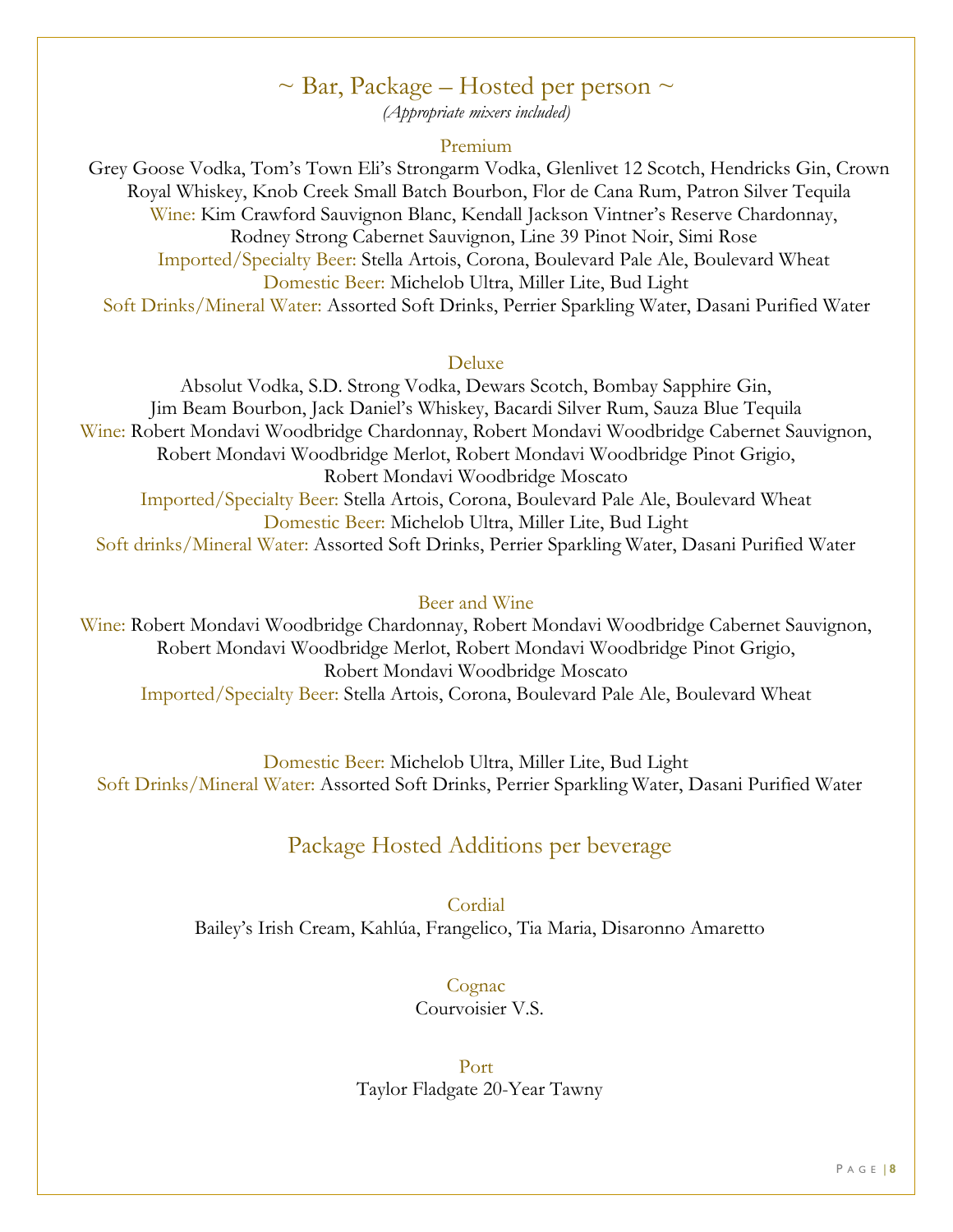# $\sim$  Wine, per bottle  $\sim$

### House

Robert Mondavi Woodbridge Chardonnay California 2015 Robert Mondavi Woodbridge Cabernet Sauvignon California 2016

#### **Merlot**

 Estancia Central Coast, California 2016 Robert Mondavi Private Select California 2016 Velvet Devil Columbia Valley, Washington 2015 St. Francis Sonoma County, California 2013

#### Pinot Noir

 Line 39 California 2016 Kendall Jackson Vintner's Reserve California 2016 Rodney Strong Russian River Valley Russian River Valley 2014 Meiomi Central California 2016

Robert Mondavi Woodbridge Merlot California 2016 Robert Mondavi Woodbridge Pinot Grigio California 2016 Robert Mondavi Woodbridge Moscato California 2016

#### Red

#### Cabernet Sauvignon

 Robert Mondavi Private Select California 2016 Rodney Strong Sonoma County, California 2015 Silver Palm North Coast AVA, California 2014 Simi Alexander Valley, California 2015 Black Stallion Napa Valley, California 2014 Hall Napa Valley, California 2014 Silver Oak Napa Valley, California 2013

#### Blends

 Estancia Meritage Central Coast, California 2014